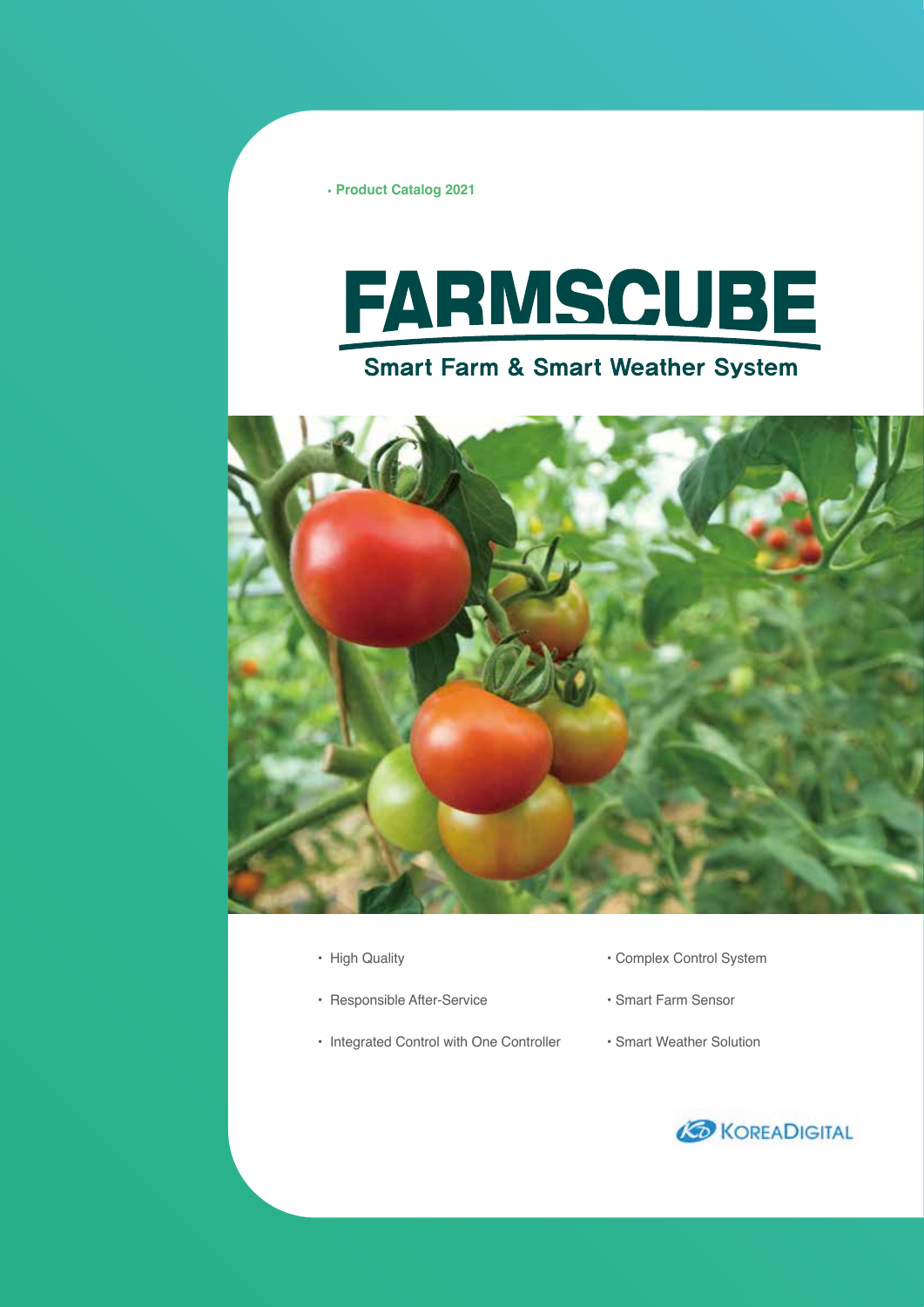#### Company

# VISION

Creating Value for the Future, Dreaming for Tomorrow. **Korea Digital Co., Ltd.** We serve farmers to become experts in the smart farm field. Korea Digital leads the smart farm field with precision agriculture technology with honest and transparent management and excellent technology. We support "High-tech Digital Farm" with precision sensing technology.

- 2020. 10 Launched Plant Farm (Vertical Farm) Complex Environment Control System
	- 08 Launched Livestock Environment Monitoring Equipment
	- 06 Launched Korean Smart Farm Standard Product (KSX 3266~KSX 3269)
- 2019. 12 Launched Mushroom Cultivation Environment Control System
- 2018. 03 CEO: Jong Bin, Kim Inaugurated
	- 02 Launched Open Smart Farm Platform
	- 01 Developed Multi-Measurement Temperature-Humidity Sensor (Patent Applied)
- 2017. 10 Development of Automatic Weather Equipment with Broadcasting Function (World's First)
- 2016. 12 Development of Smart Weather Systems for Smart Farm 10 Smart Farm Complex Environment Control System Development
- 2010. 01 Developed Precision Multi-Channel Temperature Controller
- 2005. 05 Awarded the International Standard Grand Prize (Korea Management Association)
- 2004. 03 Specialized in Industrial Sensor Manufacturing (Organized Sensor Division)
- 2003. 06 Headquarters Relocated (Guro-dong, Guro-gu, Seoul)
- 2002. 01 ISO9001, ISO14000 Certified
- 2001. 05 Developed MBL(Micro-Computer Based Laboratory) Science Experiment Equipment
- 2000. 07 Developed Hot Runner-Temperature Controller
- 1999. 12 Developed Air Conditioner Controller (3P: UTC CARRIER)
- 1998. 08 Establishment of R&D Center
- 1997. 11 Established Korea Digital Co., Ltd. (Location: Daerim-dong, Yeongdeungpo-gu, Seoul)



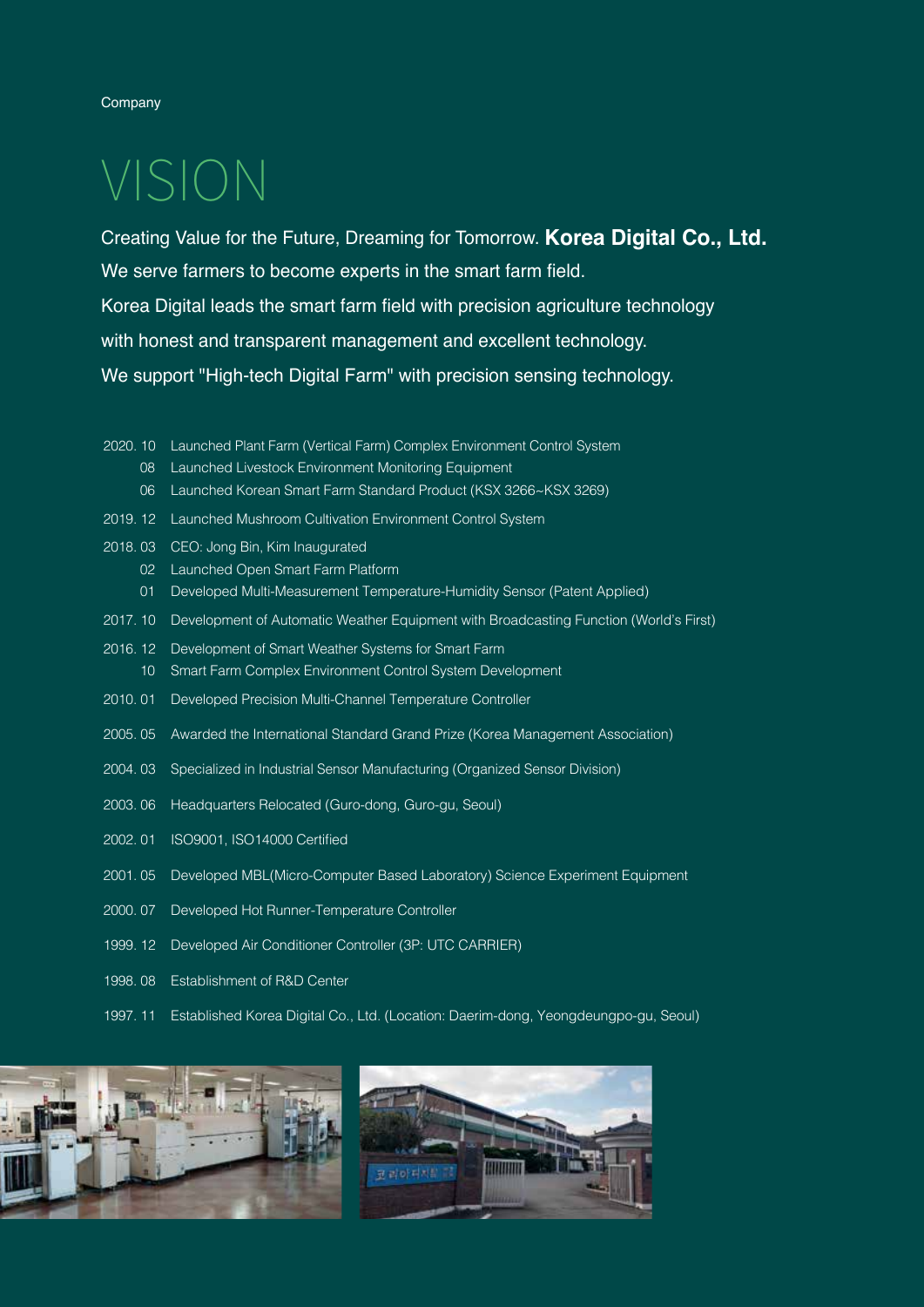

*<u>O KOREADIGITAL SAMSUNG</u>* **2018 India IMC Smart Farm Exhibition with Samsung Electronics**

#### **• Certificate**





100PPM(No.1-12-4-643)

NEP-MOCIE-2006-060

**RoHS**  $\overline{\mathbb{X}}$   $\alpha$ 

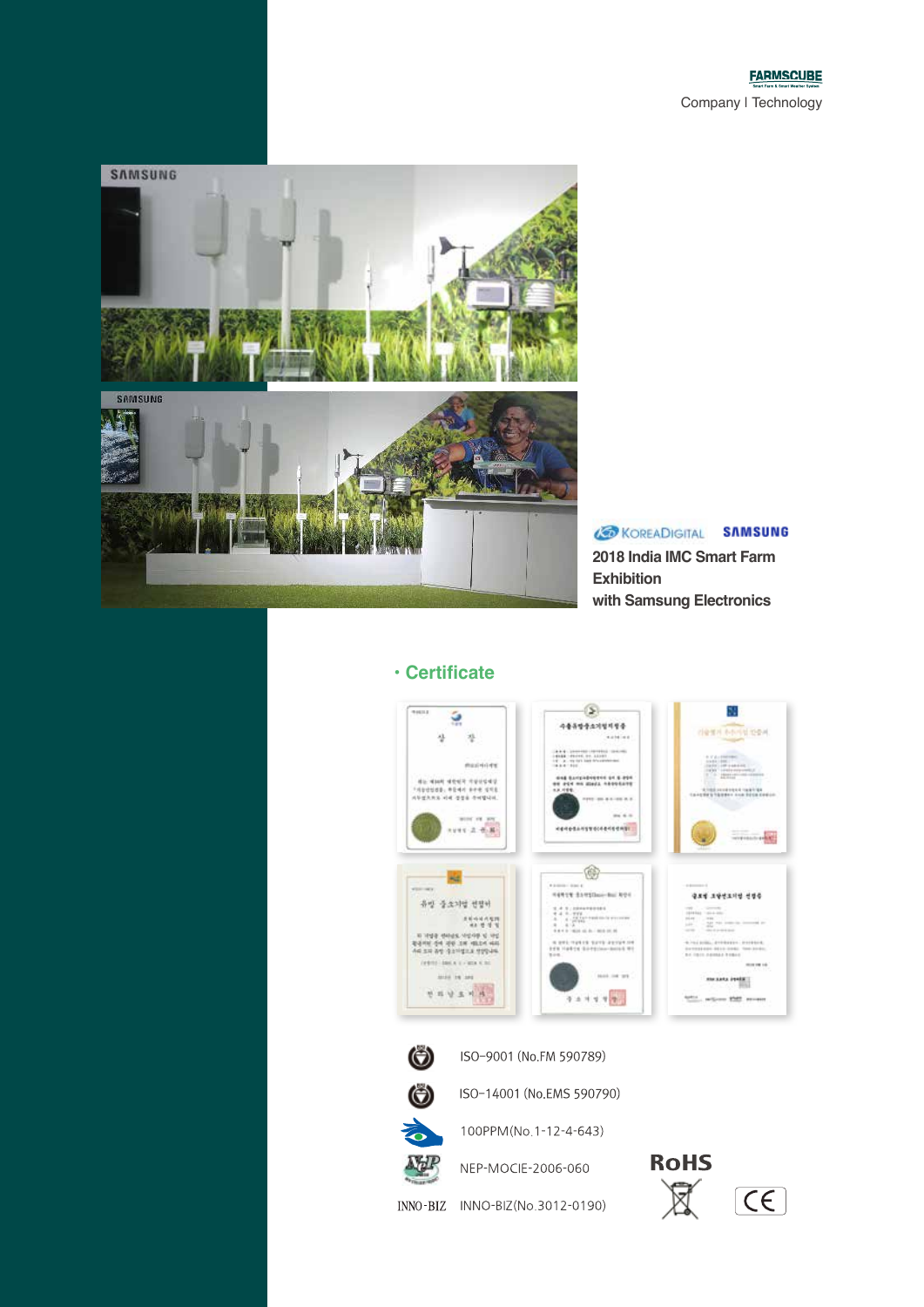

Easy to install and convenient to move and place.

### **Economics**

FARMASCUBL

We offer all products at an economical price as a manufacturer of all sensors and controllers

*\*The application used for FARMSCUBE is free.*

# **Mobile**

Sensor monitoring, control and setting, data storage and analysis can be used quickly and easily through a smartphone.

## **Scalability**

Able to control various equipment with one controller since it supports 24-channel relay port and 12-channel switchgear dedicated port.



# **Wireless**

Able to easily connect to the device anytime, anywhere through LoRa wireless communication, LTE modem and Bluetooth.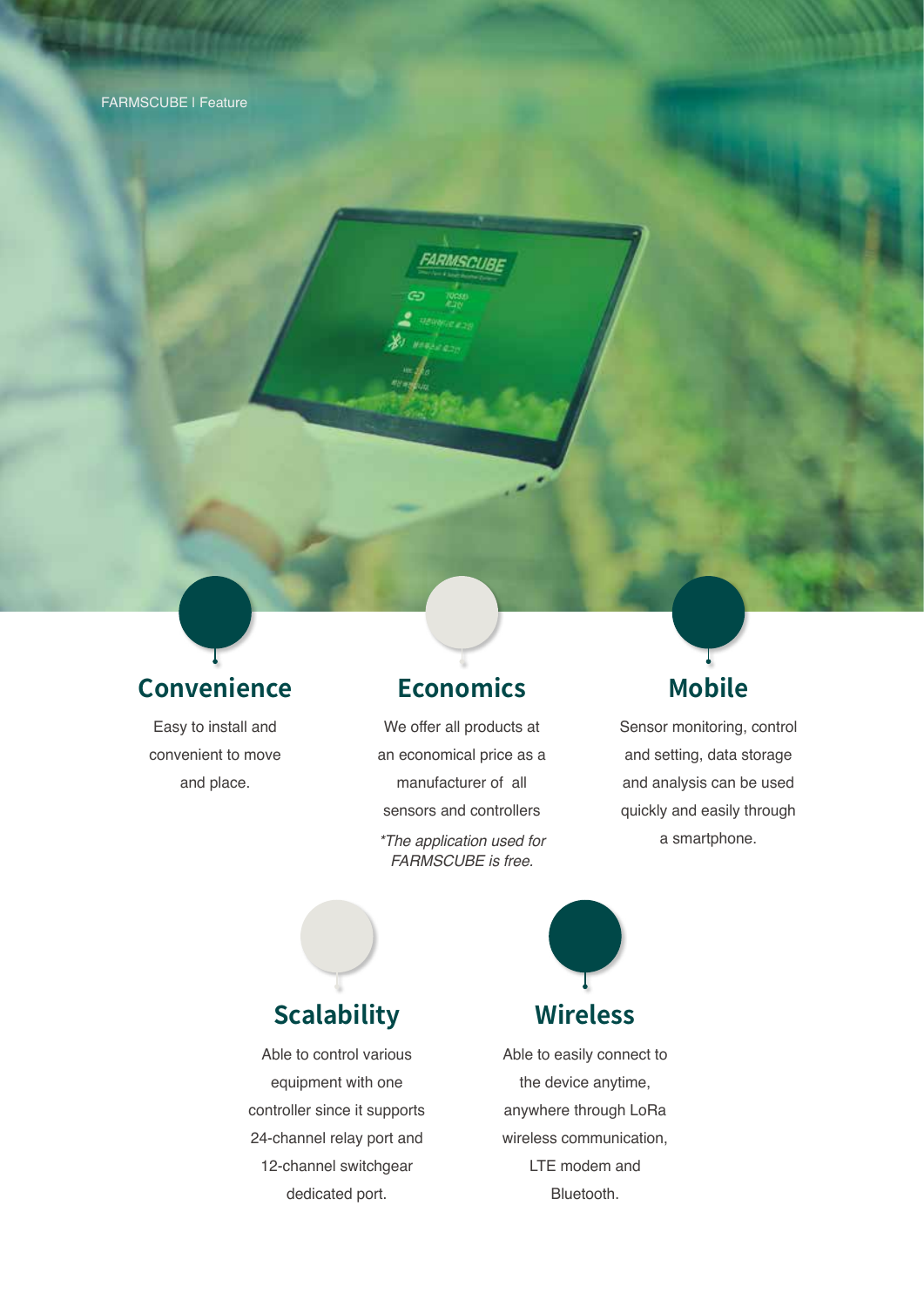# **FARMSCUBE**

FARMSCUBE is the most outstanding **Complex Environment Control System** that combines precise sensor technology,

control technology,

and advanced wireless technology.

It is convenient and easy.

#### **• System Configuration**

- 
- Soil Moisture Content Sensor Node • Side Window Switch
- 
- 
- CCTV Front Window Switch CO2 Generator
	-
	-
- Sprinkler External Weather Equipment Unmanned Control System
- 
- 
- Liquid Pen Piper Piper Nutrient Solution Supplier
	-

#### **• Main Controller (SFC-2800MD) • Sub Controller (SFC-2800S)**



- 32 Sensor Nodes Manageable
- 7 Sub-Controllers Manageable
- 24 Relay Channels (AC220/40A)
- (Under 60% Rated Current: 24A Recommended)
- Switchgear Channel 12 Channels (DC24/10A) (Under 60% Rated Current: 6A Recommended)
- Built-in Earth Leakage Breaker 30A
- Built-in Lightning Protector (SPD)



- 24 Relay Channels (AC220/40A) (Under 60% Rated Current: 24A Recommended)
- Switchgear Channel 12 Channels (DC24/10A) (Under 60% Rated Current: 6A Recommended)
- SMPS: 2KW built-in
- Built-in Earth Leakage Breaker 30A
- Built-in Lightning Protector (SPD)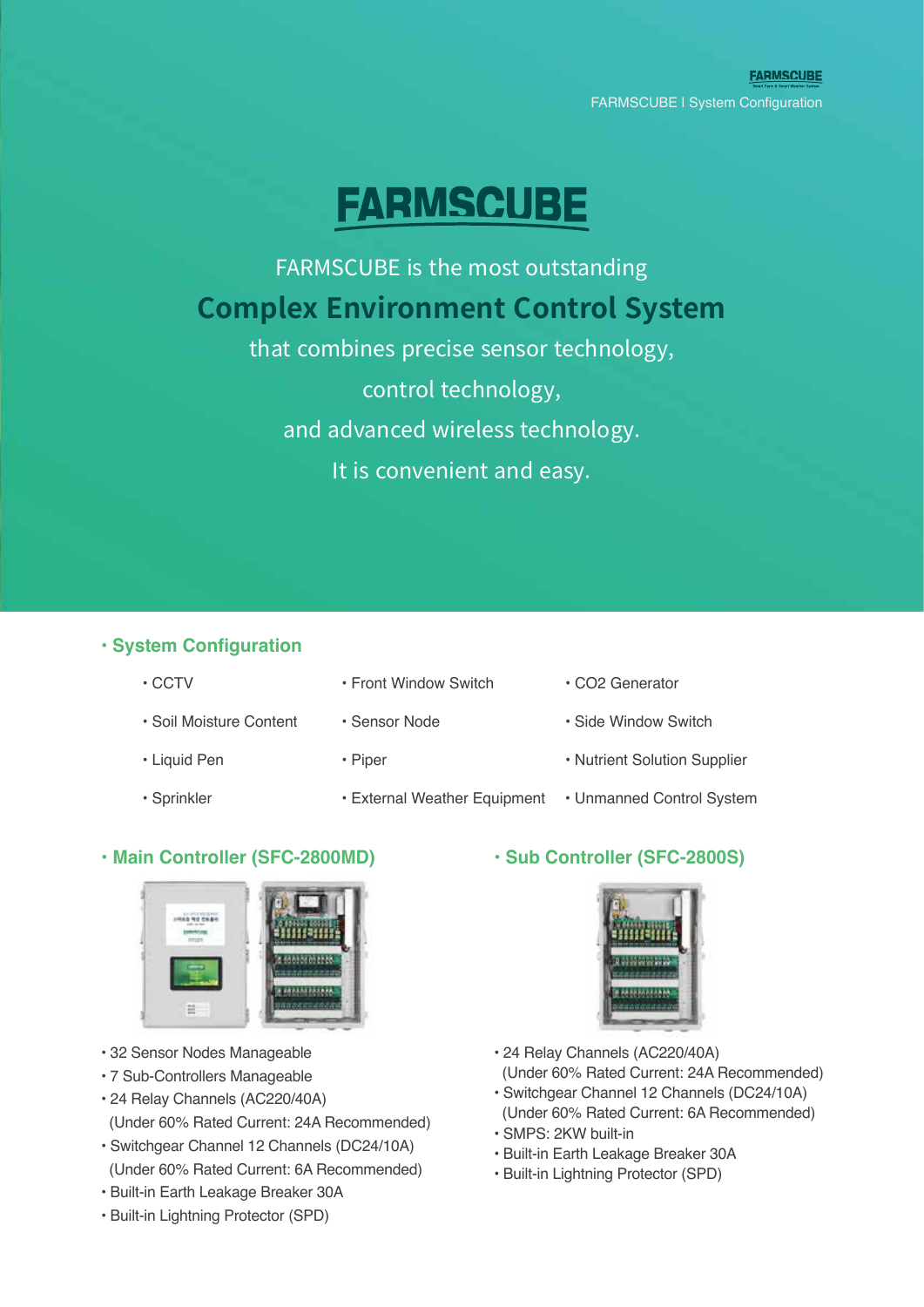FARMSCUBE | Function | Smart Farm Automation and Remote Control



#### **• IOT Remote Control System Linked Perfectly with the Smart Farm System**

- Irrigation Control
- Air Conditioner/Heater
- Fluid Fan
- Warm and Waterproof Control
- Motor Control
- Nutrient Liquid Control
- *\* App available on mobile phones, pads, and Chromebooks*

#### **• Automatic Setting System that Implements Smart Farm Automation**

The labor and time required for farming is reduced by more than half.

*\* Including Simultaneous Use Restriction and Sequential Control Function*

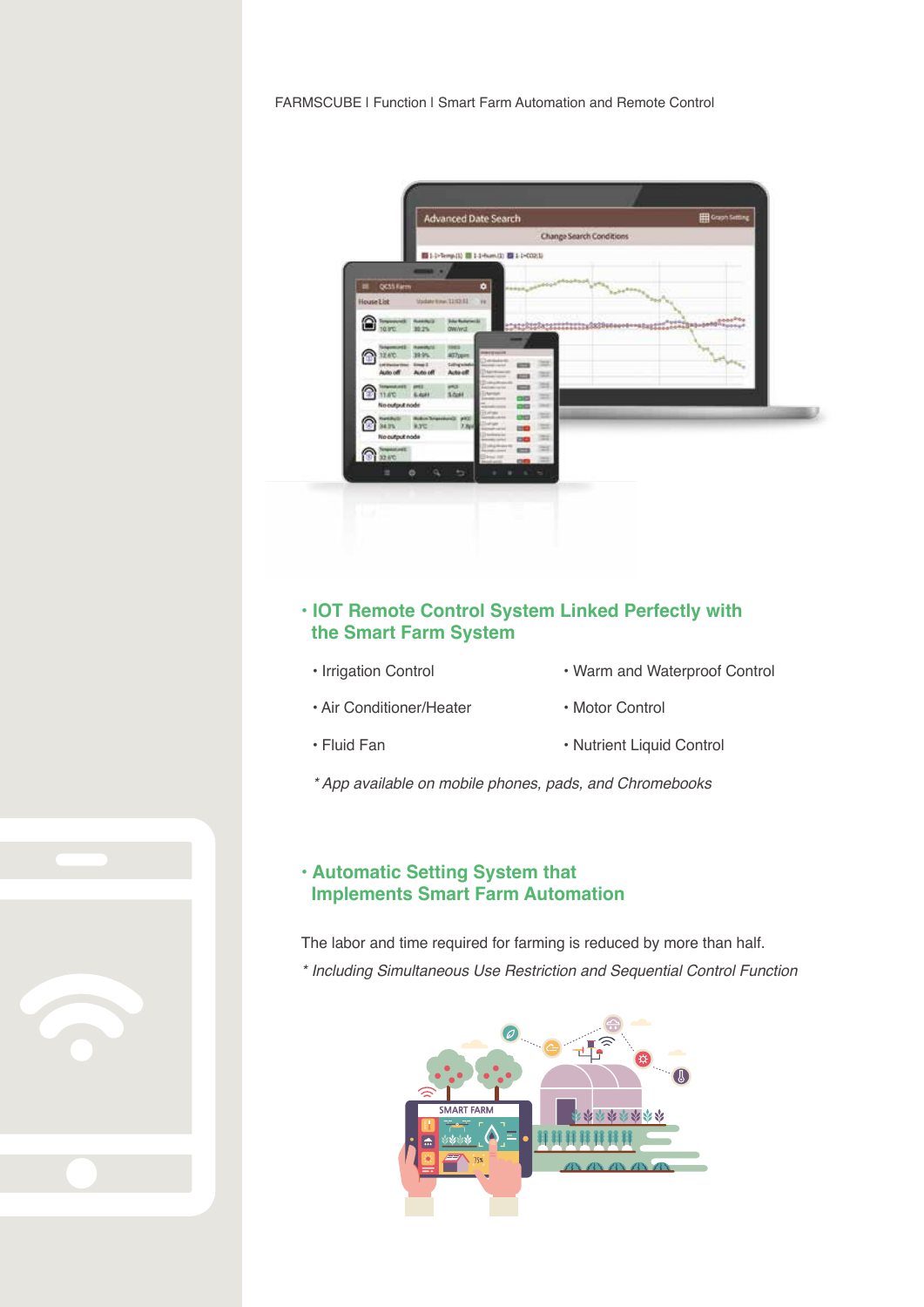#### **FARMSCUBE**

FARMSCUBE | Function | Smart Farm Automation and Remote Control



Urgent alarms for desired information such as temperature, humidity, soil temperature, soil moisture content, soil EC, etc. of all sensors.

Able to respond to emergencies through remote control or automatic setting.

|                    | <b>Sensor Alarm Setting</b><br>Confirm<br>Choose Sensor                                |                                                |
|--------------------|----------------------------------------------------------------------------------------|------------------------------------------------|
|                    | O View all sensors<br>Sensor type<br>○ Individual sensor (a) View current house sensor |                                                |
|                    | <b>O</b> Temperature<br>1 touse-nodel-temp.(1)<br>O Humidity<br>$O$ CO <sub>2</sub>    |                                                |
|                    | Value Calculation<br>$\bigcirc$ Min<br>$O$ Max<br>Average                              |                                                |
|                    | Set sensor value range Manually input                                                  |                                                |
| <b>Address</b>     | Alarm<br>6.2<br>52.4                                                                   |                                                |
| <b>Wild Health</b> | $-45.0$<br>100.0                                                                       | <b>CONTROL</b><br>w na<br><b>ANNOUNCE RUNS</b> |
|                    | Choose Alarm Mode                                                                      |                                                |
|                    | Alarm When IN the range<br>O Alarm when OUT of range                                   |                                                |
|                    |                                                                                        |                                                |
|                    |                                                                                        |                                                |
|                    |                                                                                        |                                                |
|                    |                                                                                        |                                                |
|                    |                                                                                        |                                                |
|                    |                                                                                        |                                                |
| Alarm              | <b>Alarm</b>                                                                           | <b>Emergency</b>                               |
| <b>Setting</b>     | <b>Received</b>                                                                        | <b>Response</b>                                |
|                    |                                                                                        |                                                |
|                    |                                                                                        |                                                |
|                    |                                                                                        |                                                |
|                    |                                                                                        |                                                |
|                    |                                                                                        |                                                |
|                    |                                                                                        |                                                |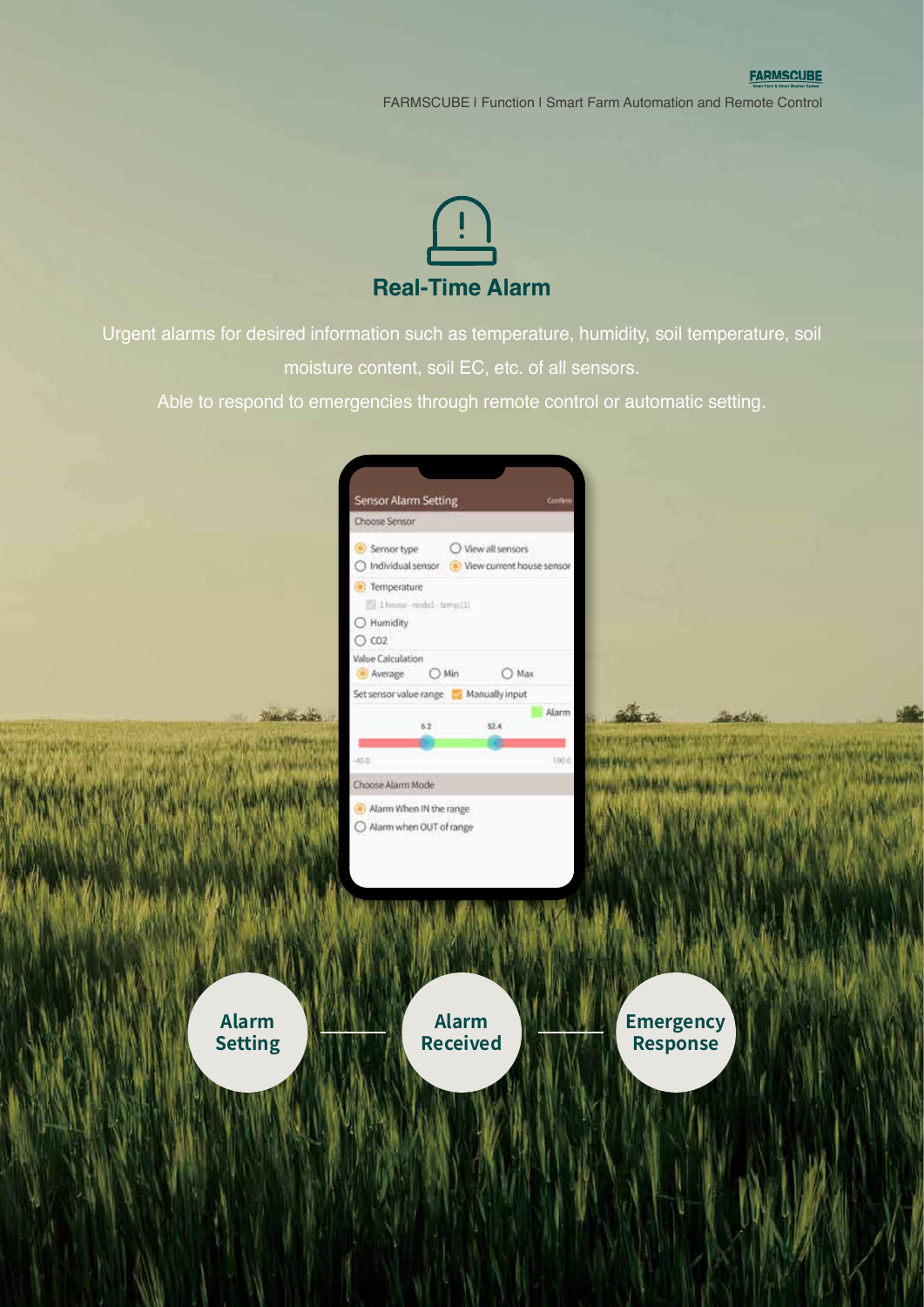

Real-time data is monitored and recorded in order to identify and solve problems in farming such as temperature and humidity, CO2, solar radiation, soil moisture content, pH / EC, wind direction, wind speed, rainfall detection, etc.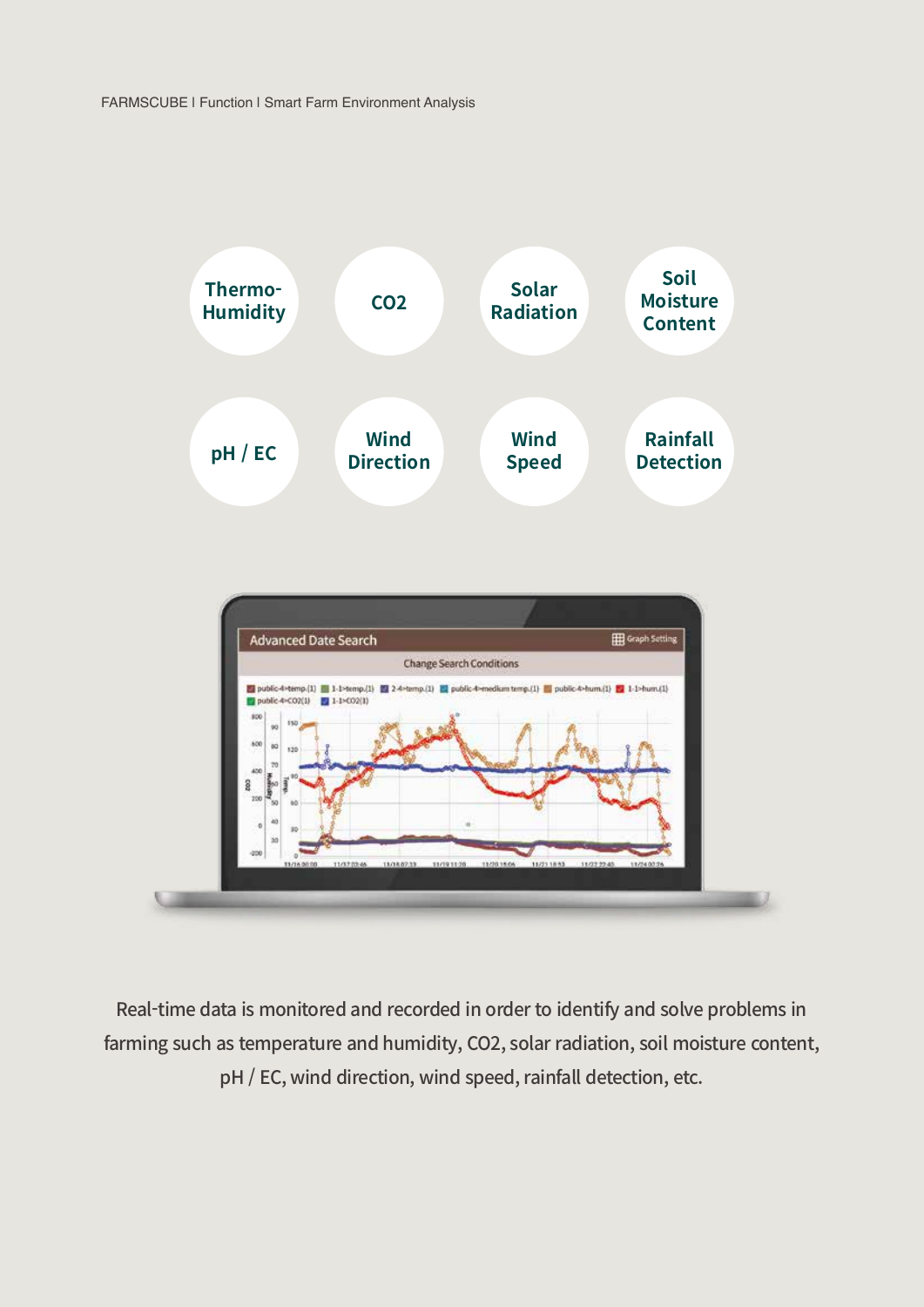#### **FARMSCUBE**

FARMSCUBE | Function | Smart Farm Automation and Remote Control







| <b>Product</b>           | <b>Sensor Node</b>                    | <b>Pyrheliometer</b>                   | CO <sub>2</sub> Sensor                         |
|--------------------------|---------------------------------------|----------------------------------------|------------------------------------------------|
| <b>Model</b>             | <b>SSN-220</b>                        | <b>SWSR-7500</b>                       | <b>KCD HP 100 3F</b>                           |
| Specification            | Korean KS standard                    | Measuring the intensity of<br>sunlight | IP 65 Class Waterproof Filter /<br><b>NDIR</b> |
| Communi-<br>cation       | RS485 (Mod-bus)                       | $0 - 2,000$ W/m <sup>2</sup>           | $0 - 3,000$ ppm                                |
| Connected<br>Sensor      | 4 sensors                             | ± 5%                                   | ± 3%                                           |
| Smart<br><b>Function</b> | PnP<br>(sensor automatic recognition) |                                        |                                                |
|                          |                                       |                                        |                                                |







| <b>Product</b>            |                 | <b>Thermo-Humidity Sensor</b>                       | <b>Soil Moisture Content Sensor</b>              |                       | pH/EC Sensorw                           |
|---------------------------|-----------------|-----------------------------------------------------|--------------------------------------------------|-----------------------|-----------------------------------------|
| <b>Model</b>              | <b>KSH-7310</b> |                                                     | <b>KSM-8900</b>                                  |                       | <b>PE-350</b>                           |
| Specification             |                 | IP 65 Class Waterproof Filter /<br>4 humidity cells | Measure Earth Temp. / Humidity /<br>Conductivity |                       | Measure pH/EC for nutrient<br>solutions |
| <b>Measuring</b><br>Range | Temp.           | $-40$ ~60°C                                         | Temp.                                            | $-40 - 60^{\circ}$ C. | $pH: 0 \sim 14$                         |
|                           | Hum.            | $0 - 100\%$ RH                                      | Hum.                                             | $0~50\%$ vol          | $EC: 0~5$ dS/m                          |
|                           |                 |                                                     | Conductivity                                     | $0~10$ dS/m           |                                         |
| Accuracy                  | Temp.           | $\pm$ 0.3°C                                         | Temp.                                            | $\pm$ 0.3°C           | $pH \pm 0.05$ (@pH3~pH8)                |
|                           | Hum.            | ± 3%                                                | Hum.                                             | ± 3%                  | EC $\pm$ 3%F.S                          |
|                           |                 |                                                     | Conductivity                                     | $\pm$ 5% F.S          |                                         |







| <b>Product</b>     | <b>Weather Vane</b>    | <b>Wind Speed Sensor</b>  | <b>Rainfall Detection Sensor</b> |
|--------------------|------------------------|---------------------------|----------------------------------|
| <b>Model</b>       | <b>SWAP-7300</b>       | <b>SWWS-7320</b>          | <b>SWRS-7481</b>                 |
| Specification      | Measure Wind Direction | <b>Measure Wind Speed</b> | Measure Rainfall                 |
| Measuring<br>Range | $0 \sim 360^\circ$     | $0 \sim 70 \text{m/s}$    | on /off                          |
| Accuracy           | $\pm$ 5°               | ±5%                       |                                  |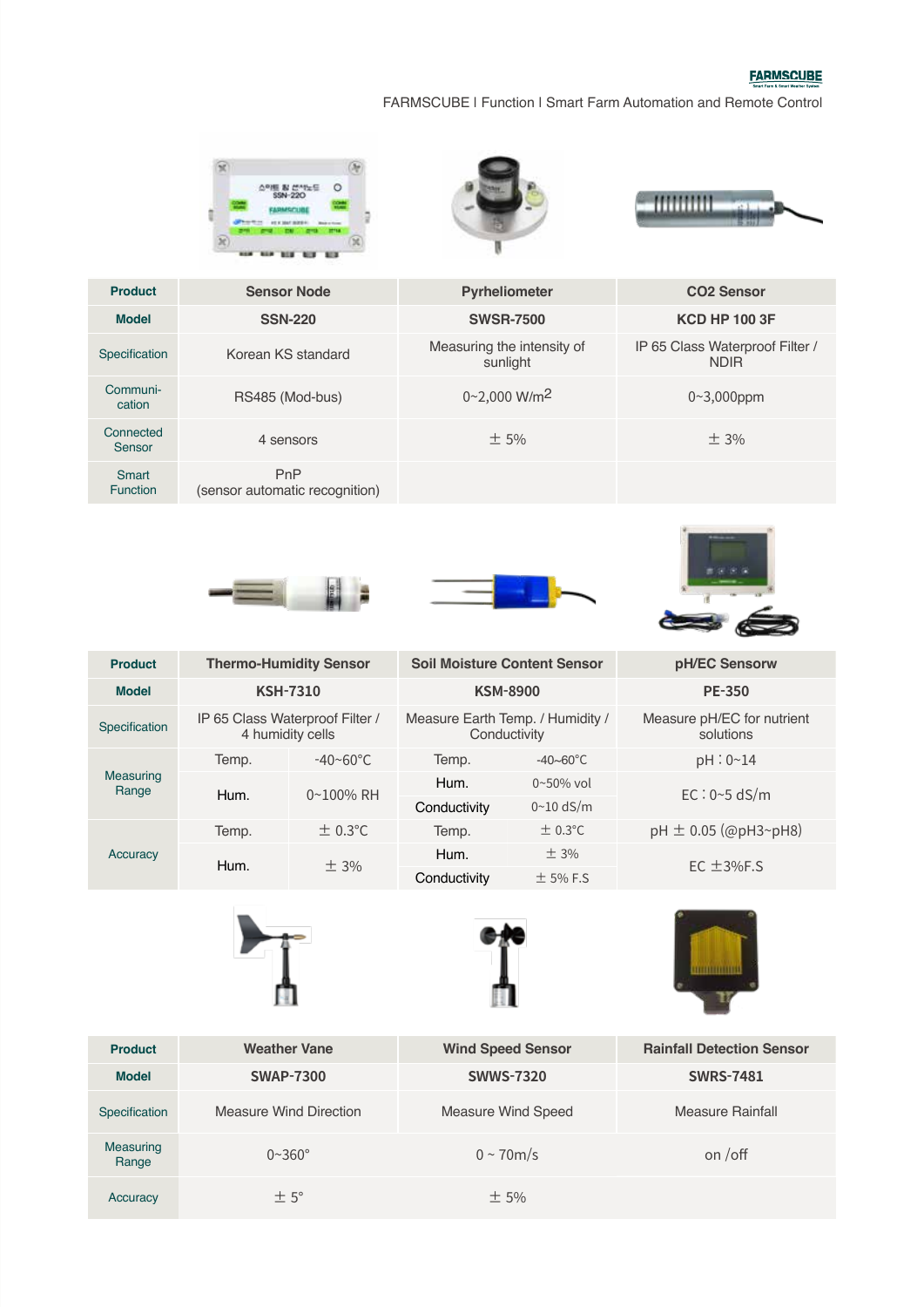FARMSCUBE | Function | Smart Farm Weather Observation System

# -oRa **Within 1Km Radius**



#### **• Common Agricultural Meteorological Observation Equipment**

**oRa** 

- External Weather Observation for Complex Environment Control
- Installed at Agricultural Technology Center, Farmers Purchase **Receivers**
- Receive Precise Weather Data minute by minute. Precise Environment Control
- Free Communication Cost, Smart Farm System Cost Reduction

#### **• Leading the World's First "Smart Farm Cost Innovation with SWS Broadcasting"**

### **Necessity**

by Common Use of Meteorological Observation Equipment • Energy Cost Reduction through Observation Accuracy and Optimal Environmental Control at the Level of the Meteorological Agency AWS

• Data Monitoring from External (Atmospheric) Weather Observation Equipment

• Cost Reduction of Smart Farm Complex Environment Control System



- High accuracy: SWS sensor is a certified product of the Meteorological Administration and is highly accurate and reliable.
- Fully digital: sensor ID assignment, sensor automatic recognition, calibration/ correction
- Data transmission per minute: Observation data is broadcast in a radius of 2km via LoRa wireless communication
- Inexpensive SWS data receiver: Receives precise SWS data every minute
- Automatic control: Automatic control in conjunction with Korea Digital smart farm complex control system
- No power Supply required: Ultra-low power design using solar cell and rechargeable battery
- Free monitoring app: Download to a smartphone (receiver required)
- Excellent economical efficiency: Multi-use within 2km radius of SWS installation site, free communication cost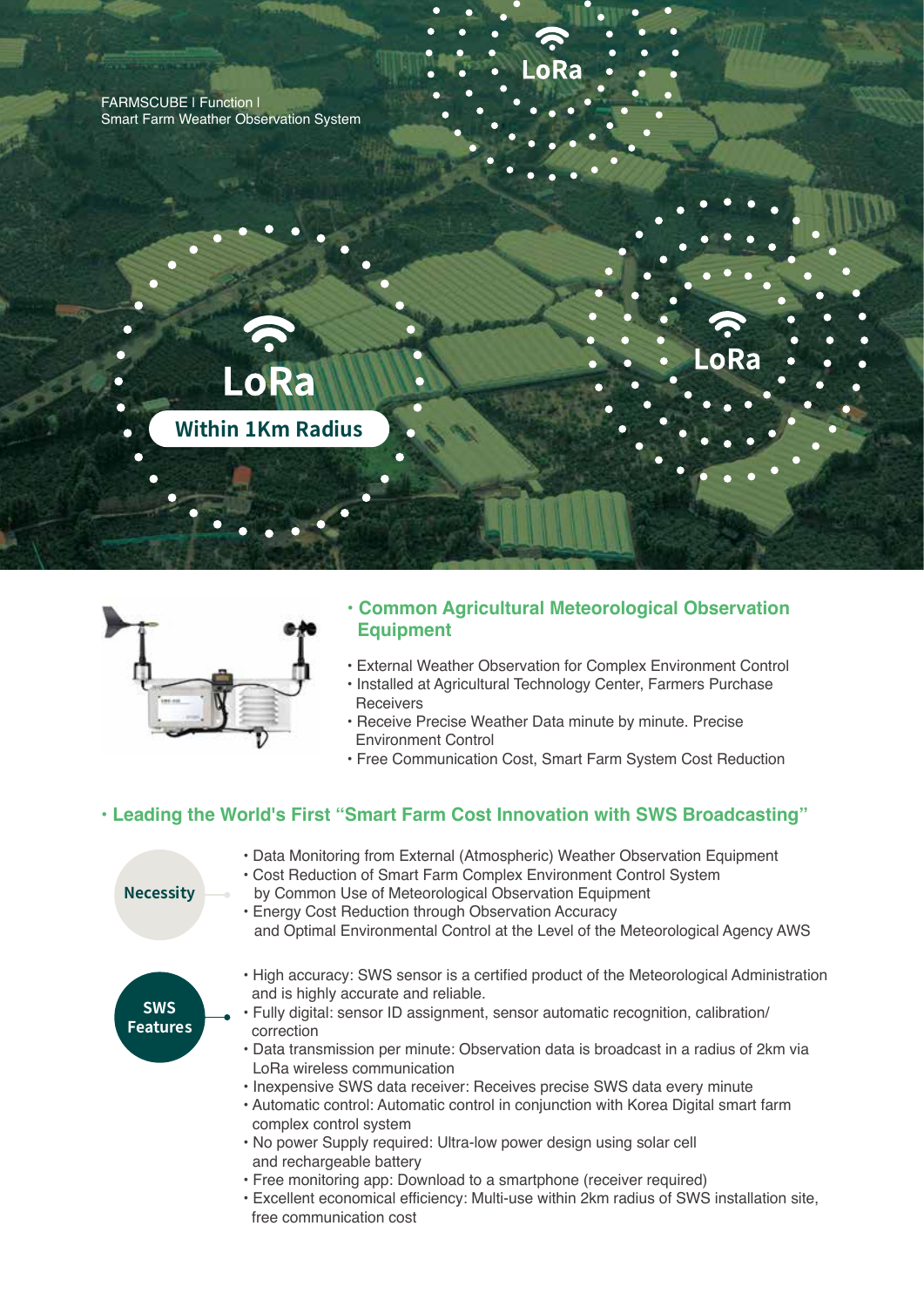#### **• Application**





#### **• Purchase Process and Consultation**



**FARMSCUBE is a trademark for Korea Digital's smart farm business, established in 1997. Based on 20 years of expertise and manufacturing experience in various smart sensors, FARMSCUBE provides a complex environmental control system in the smart farm field optimized for customer needs.**